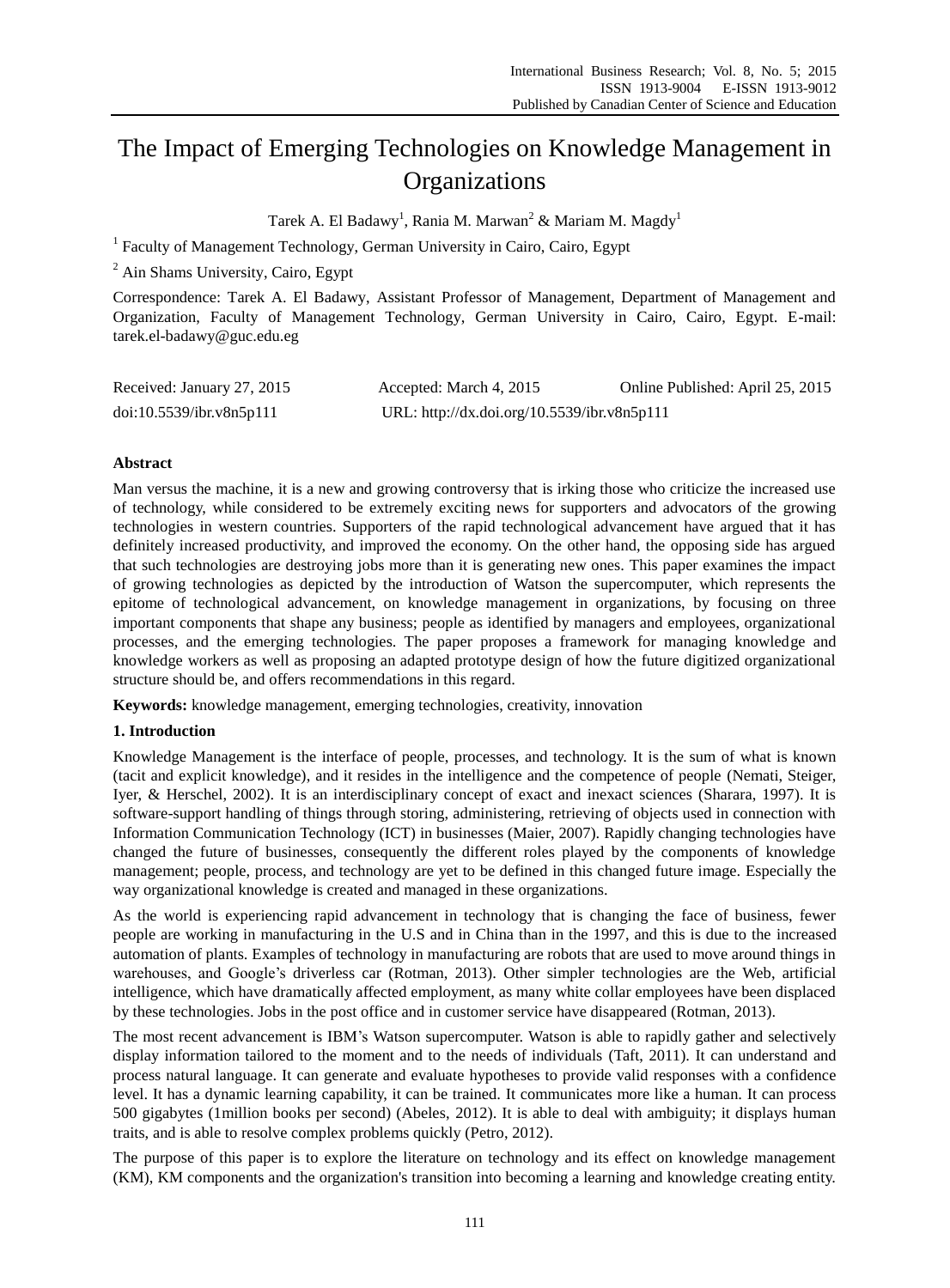This drove the researchers to pose the following research questions: **RQ1**: To what extent will advanced technology, as depicted by Watson the supercomputer, affect the knowledge management components of the organization, specifically the people's component? **RQ2**: How will the future organization look like?

The importance of the paper stems from the fact that organizations seek efficiency and effectiveness in their operations. Emerging technologies, if correctly utilized, will help the organization seek its goals. Technology allows employees and employers make the best decisions and utilize their resources in order to become sustainable and reach a competitive edge. The proposed framework for the digitized organization helps decision makers in understanding the aspects of change. Consequently, they will be able to correctly plan and execute a transition strategy.

The paper starts with the literature review on technology and its relation to employees in terms of the challenges it imposes on the individual's skills and job requirements. This is followed by discussing the knowledge creating process in the organization. Finally, the authors present their opinion on the outlook of the future digitized organization as depicted by integrating Watson the supercomputer.

## **2. Technology and Knowledge Management**

Gates (1999) argues that knowledge workers are the brains of the company; they cannot be disconnected from the company's important data. He believes that if the right information is available for workers and accessible in a matter of minutes and not days, and if the right people are working on this accessible data, then the company will gain huge advantage. He further believes that the digital information flow is not only giving power to employees in achieving and maintaining competitive advantage, but also is a revolutionary change in the structure of processes, that is more important than any other change since the introduction of mass production (1999).

Gates addresses the impact of digitization on the knowledge management components of the organization; that is technology as represented by the digital age; the right people working on it will change the structure of the work processes for the best. Gates is one of the major supporters of the introduction of technology into businesses; he believes that the industrial age has extended the capacities of muscles, whereas the digital age extended the capacities of minds. He asserts that a business that has a digital nervous system can help define itself and its role in the future, however the success and failure depends on the leader (1999).

Other supporters of technology argue that the pressures on employment in the States specifically, are not necessarily due to computers, there are other factors that might have caused such a decline, such as the financial crises in the early and late 2011 (Rotman, 2013). On the other hand, the opposing side of the digitization of organizations acknowledges that without doubt productivity will increase and there will be improvement in the efficiency and effectiveness of the work processes, yet the people component will dramatically be affected. Furthermore, important jobs will definitely disappear, compounded by the exponential advance of digital technologies, the result would be the alienation of people in businesses; they won't be good enough to run the show! (Rotman, 2013).

#### **3. Technology and People**

Rotman looks back at history; in the 1980s, technology has taken over jobs such as bookkeeping, clerical work, and repetitive production jobs in the manufacturing sector. On the other hand, the demand on higher and lower paying jobs has increased, adding to the "polarization" of the workforce, and the wiping out of the middle class. This pattern has been repeating itself for the last decades in many of the industrialized countries, and it is a pattern that reflects a change in the type of jobs, but not a change in the total number of jobs (2013).

Lawrence Katz, a Harvard economist confirms the notion that technology will only lead to a mismatch between the needs of employers and the skills of workers, he asserts that there is no historical pattern that shows technological advancement leading to a net decrease in jobs over an extended period of time. The only problem that will proliferate is the required time to acquire the necessary skills, but Katz dismisses that by saying that people create new jobs (Rotman, 2013). In other words, technology is widening the gap between those who are tech savvy, and those who are not. John Leonard, a professor of engineering at MIT believes that despite the accelerated digitization, people will still excel at dealing with change and with unexpected events, and that the idea of people and machines working together is more feasible than machines displacing people (Rotman, 2013). It still remains to be a relatively unknown predicament of people in the future digitized organizations, yet what can be assured is that with the advancement in technology, the type of work and the skills necessary to perform this work will definitely change.

The people component in knowledge management can be categorized into managers and employees. According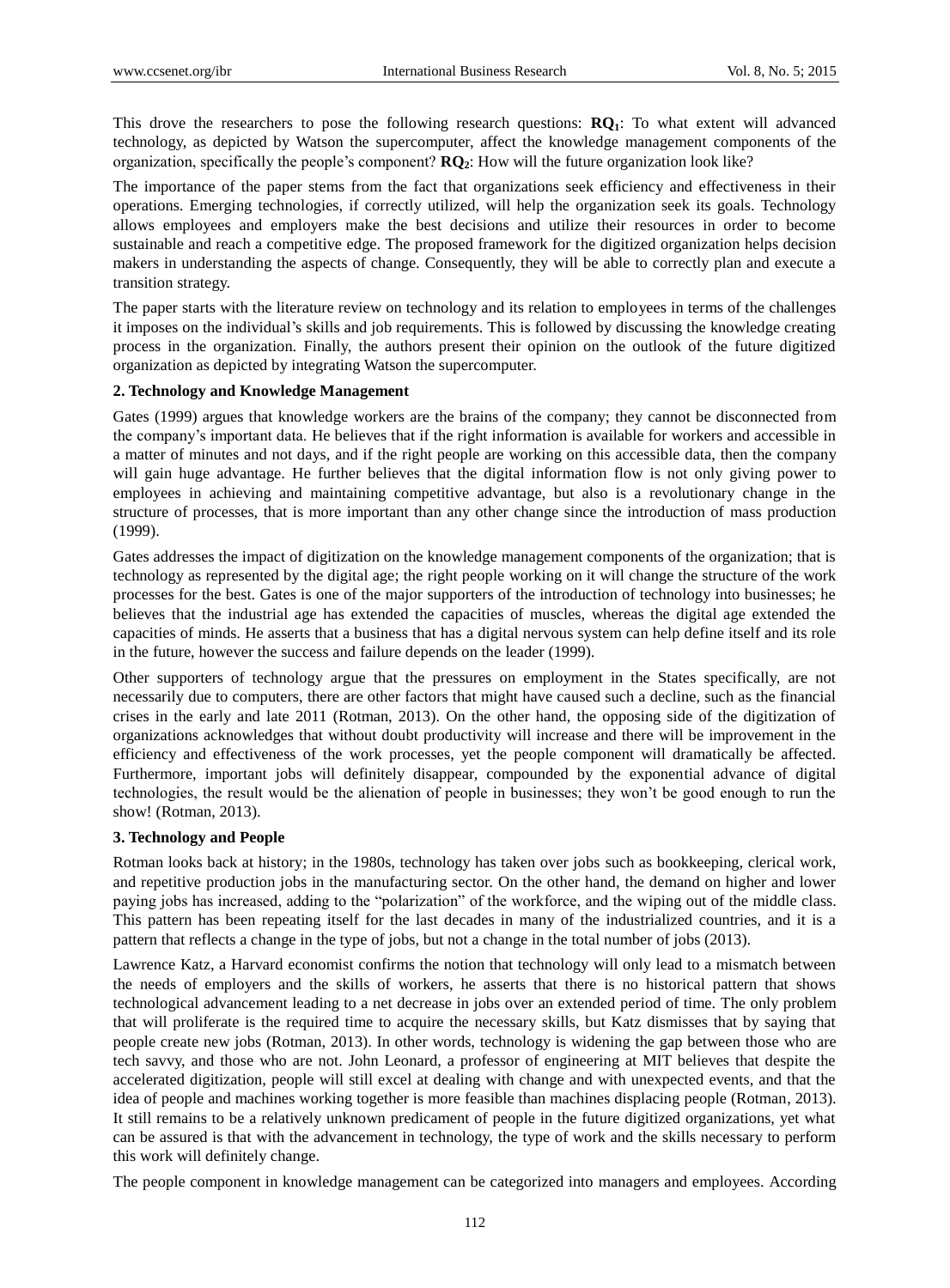to H. Sharara (2014a) there are three types of managers in organizations, there are those who:

- 1) Manage daily results (short, important, urgent);
- 2) Develop people (medium range, important);
- 3) Improve (Long range, important).

The first type of managers spends 50% of his/her time managing daily problems, 30% developing employees, and 20% on innovation. He is just a muscle that is working more than the required amount of hours, and pushing employees (Sharara, 2014a). In the new digitized organization, this type of managers is obsolete and doomed for failure.

The second type develops employees according to SOPs. The procedure is definitely leaner and more efficient, employees need less attention and time is saved. Promotion is based on managing daily activities (Sharara, 2014a). In the new digitized organization, this type of managers is also obsolete, since many of the redundant tasks that he would be performing would be hijacked by technology or Watson the supercomputer.

The first two types of managers are myopic in two important aspects; the first one in not realizing that the nature of many things in business is that they complement each other and that management is all about the intersection of things (Sharara, 1997). The new digitized organization calls for the combined efforts of both vertical and lateral thinking, which represents the essence for innovation (DeBono, 1990). The other important aspect is that they are myopic by focusing on survival, while ignoring adaptation, evolution and growth, and this dooms the organization for failure in a highly digitized competitive market (Sharara, 1997).

The third type is a leader who takes risks, while being rational. In this case the pyramid is inverted; he spends 50% of the time improving his subordinates, 30% developing, and 20% managing by objectives (MBO) (Sharara, 2014a). His role is to evaluate the whole environment of the work, utilizing his para knowledge; philosophizing, fantasizing and materializing. He is making use of his lateral knowledge, and educating his employees on how to switch from vertical sequential way of thinking, as the above two managers, and to focus more on looking at things in a different way, which is known as the lateral thinking (Adair, 2007). Watson is there to perform the traditional rudimentary way of thinking, which the leader and his team definitely take, and restructure it, provoke it, and dig for as many alternatives around it. The leader and his team add creativity to the vertical thinking supplied by Watson, and develops lateral thinking as an attitude of mind and a process within the organization.

This leader is concerned with concept breaking, provocation, and disruption of given ideas to allow for the restructuring of patterns (DeBono, 1990), he is concerned with developing creative chaos (Schon, 1983). Watson will cover the inductive and deductive logic, while the leader will be concerned with the abduction part, which is the lateral extension of the reasoning process (Nonaka, 1994).

The second categorization of people is employees. As was mentioned before, the type and skills needed in the new digitized organization will differ. Acquiring new skills will be an important factor for success, and a cornerstone in the comprehensive evolution of management towards the new digitized form. With the introduction of Watson the supercomputer, as the current epitome of technological advancement, and the shrinking of the size of employees versus the machines, the new digitized organization will rely on a selected number of employees, who will act as the "guiding nucleus" of the organization towards its evolution. This guiding nucleus will contribute to the evolution of the organization by being mentally fit (Sharara, 1997, p. 29), and by revising the thinking process in the organizational knowledge creation process (Nonaka, 1994).

## **4. Employee Mental Fitness**

Mental fitness for employees is making sure that they are enjoying a balanced life socially, physically, mentally, and spiritually. In neuroscience, it is increasing organized networks among neurons, which is the result of willful, purposeful, and active learning. Mental fitness is a precursor to lateral thinking and creativity. Total mental fitness is the proactive balance among the interaction of analytical thinking, social communication and creative thinking. The goal is to make sure that the selected guided nucleus of employees are able to extend their reasoning laterally, and think in a different way, and instill this as a process in the new digitized organization. This will not take place unless they are mentally fit to do so.

Google's efforts to make its employees mentally fit, includes providing international cuisines for all nationalities, other companies offer a place for employees to nap, and some provide a place for employees to do their laundry. Other organizations provide an environment that is conducive for creativity like having an aquarium within its premises. All are efforts to tap into the creative mind of employees, to provoke the lateral process of thinking.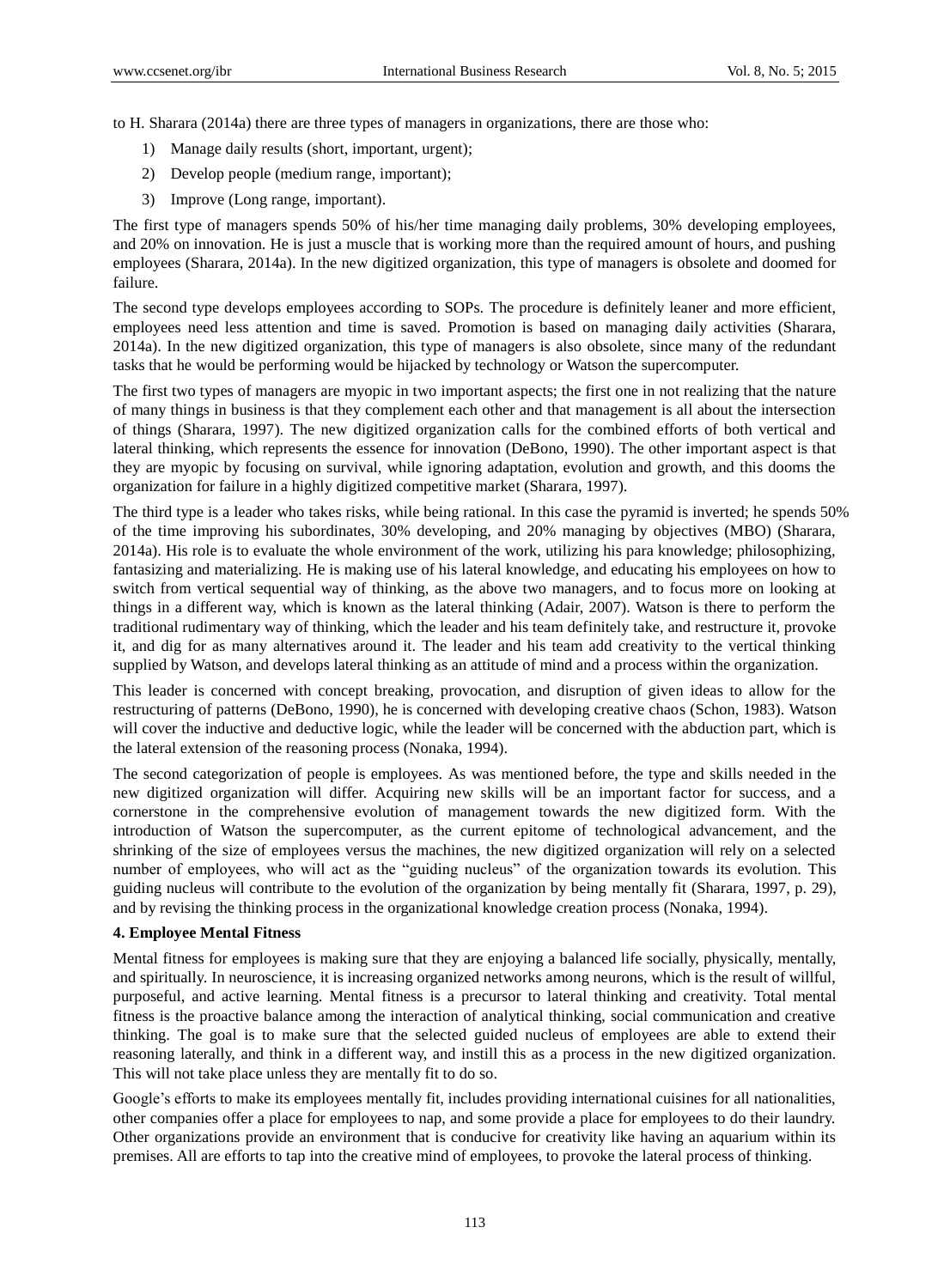

Figure 1. Total mental fitness

The lateral process of thinking refers to a 360-degree thinking. In other words, it is generating as many approaches as possible, as opposed to selecting only one best approach (vertical thinking). The 360-degree thinking will lead to a total balanced mental fitness, that is based on the intersection (the AND) of the analytical thinking, social thinking, and creative thinking (not EITHER /OR) as depicted in Figure 1. In other words, it resembles not focusing all efforts on one closed angle (Sharara, 1997).

Instilling a 360-degree thinking system requires the guiding nucleus of employees to acquire certain habits so as to break the mind free from the usual patterns, and train it to restructure preconceived regular routes of thinking. In a lecture to a Knowledge Management and Innovation class on December 12, 2014, H. Sharara discussed that developing 7.5 habits would equip the guiding nucleus of employees to be mentally fit for 360-degrees process of thinking. He explained how the 7.5 habits would open the door to the lateral process of thinking. The following is a brief description of the 7.5 habits (2014b).

**Habit 1** refers to jumping out of the box, for lateral thinking calls for taking leaps, and not moving in sequential steps as in vertical thinking. De Bono says "it may be necessary to be on top of the mountain to find the best way up" (1990). This is done by constantly challenging assumptions, whether they are unconscious or established or professional solutions. In lateral thinking nothing is lost, information is tackled in a provocative way to achieve re-patterning, which is what is required in the new digitized organization. This involves tapping into the unconscious, and deliberately seeking irrelevant information, putting assumptions and challenging them, and deploying the most promising. In this way the span of relevance is widened, and 360-degree knowledge is deployed through a 360-degree lateral thinking.

Thinking out of the box includes defining the problem correctly when faced by it, which is a solution in disguise. There are three types of problems according to De Bono, the first one entails information gathering, and improving the technique. This represents a vertical way of thinking that would be made extremely accessible and easy by the introduction of Watson into the organizations. The second type entails rearrangement of information, insight restructuring, provoking disrupting and breaking concepts. The third type is the problem of being stuck in the current situation, unable to move to a better one (De Bono, 1990). The second and the third types are approached through a 360-degree of lateral thinking, hence not digging the hole deeper, but rather digging the hole in a different place.

**Habit 2** calls for the invitation of chance intrusions, for many major inventions were made as a result of chance. Many inventions that we use in our daily life were the result of strange beginnings, like the roll-on deodorant and the microwave oven. The roll-on deodorant was invented in 1988 in Philadelphia, and the inspiration for it was the ballpoint pen. The microwave oven was invented as a by-product of World War 2 radar research, the engineer Percy Le Baron Spencer was working on magnetrons when the bar of chocolate in his pocket melted. By chance he discovered it, and began to further experiment and discovered that microwaves could cook food in a much shorter time than normal (Bailey & Black, 2012). Serendipity has to be followed by a proactive attitude towards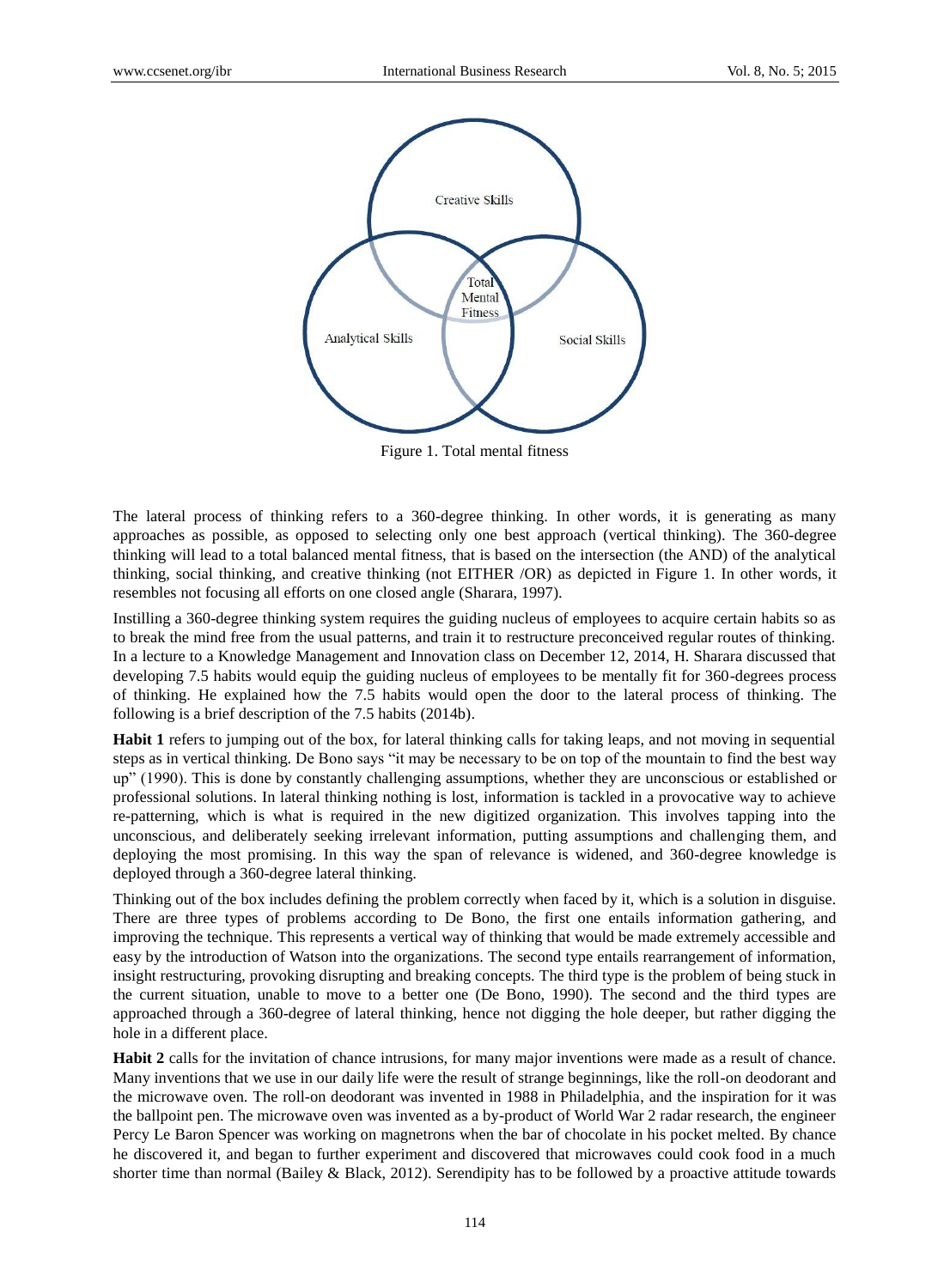chance events, otherwise it will just pass undiscovered, and thus it falls upon individuals to manage their luck carefully by being purposeful, perceptive and sensitive to everything around, or as Louis Pasteur said "chance only favors the prepared mind". Lateral thinking is playing around with experiments, notations, ideas and models; it provokes a 360-degree way of thinking that encompasses the relevant and the irrelevant.

**Habit 3** calls for the listening to the moaning of your depth mind, the depth mind makes a range of combinations of the meta- process of analyzing, criticizing and synthesizing. It is considered to be the womb of thinking, then the creative process comes to practice by linking the conscious mind with the unconscious mind. Soichiro Honda was an engineer, a creative thinker and an innovator. When he built his first motorcycle, he was not very much impressed with the way it looked, as it was made by his designers. He thought it looked ugly, so he took a break, and while he was sitting in one of the temples, probably meditating, he was fascinated by Buddha's face, and then he made the meta-processes combinations, he imagined a resemblance between Buddha and his motorcycle. He gathered the necessary information by studying Buddha's face in other temples. He worked with his designers to come up with a smooth looking motorcycle that reflected the beauty he had seen in Buddha (Adair, 2007). Soichiro went from preparation (building a motorcycle without a clear vision of how it would look, and delegating this to his designers, who did not do a very good job) to incubation (taking a break and sleeping over it) to illumination (sitting in the temple when least expected and idea struck! Why not make the motorcycle look like Buddha?) to verification (having an action plan that would reflect the beauty he saw in Buddha on the design of his motorcycle.

**Habit 4** calls for postponing judgment. The purpose for that is to give room for the idea to breathe, and maybe possibilities of new ideas to be revealed. Avoid idea killers who are narrow minded and egocentric. Avoid colliding communication, and seek out constructive communication through lateral thinking and parallel communication through six thinking hats.

**Habit 5** calls for using analogies extensively. Creative thinking is thinking analogically, rather than thinking logically. Using metaphors provides a comprehensive view of things, like perceiving organizations as mechanistic and organismic systems. Mechanistic systems are like machines, when put into operation will go on and on serving its predetermined purpose. Organismic systems are like living organisms, which survive, adapt, evolve and reproduce. Through these metaphors one understands that for the comprehensive evolution of management , organizations need to be viewed at as mechano-organismic systems; mechanistic for survival, the "here" and "now" concern of managers, and organismic for adaptation, and growth, the often neglected "there" and "tomorrow" (Sharara, 1997).

**Habit 6** calls for welcoming ambiguity. The common funnel of decision making. This should be done with courage, perseverance, preparation, delegation to the depth mind, and recreation. For creativity to be acquired and systemized, it needs to be disciplined. In other words, discipline yourself to creativity; do not wait for the apple to fall off the tree. Naguib Mahfouz, the Egyptian Nobel Laureate in literature disciplined himself to sit and write every afternoon after he returned from work; he did that all his life whether he found something to write or not.

**Habit 7** calls for storing your ideas, for the thinking process requires stored knowledge as inputs.

**7sub habits of the 7th habit** curiosity to learn reflects a fit mind. Careful and analytical observation at the meta-process of your mind puts the mind in shape for lateral reasoning. Master the art of listening to what is being said and what is not, and postpone judgment. Lateral knowledge is knowledge in every field, the best way to achieve this is through reading. Traveling provides exposure to other habits and other cultures, digging different holes to explore lateral versus vertical reasoning. Playing games requires different skills; physical, mental, and social skills and it depicts a fit mind. Record ideas as they tend to fly away like feathers, you cannot find them, capture the idea and record it.

## **5. Technology and the Organizational Knowledge-Creation Process**

People are the creators of knowledge within the organization. Knowledge is created through conversion between tacit and explicit knowledge, generating four different modes of knowledge conversion (Hall, 2005; Nonaka, 1991).

- 1) Tacit to tacit;
- 2) Explicit to explicit;
- 3) Tacit to explicit;
- 4) Explicit to tacit.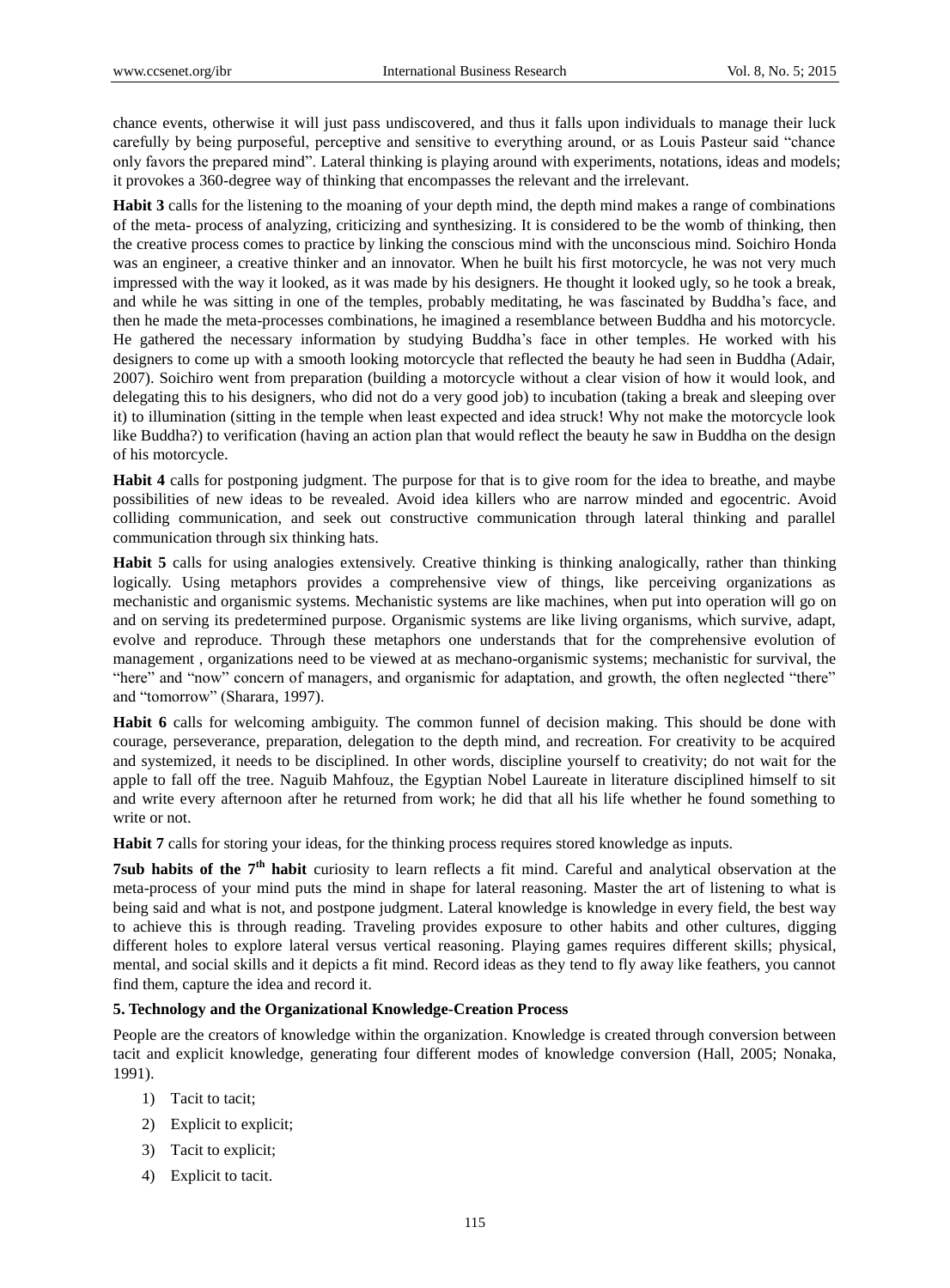Organizational knowledge-creation can be viewed as an upward spiral process, starting at the individual level moving up to the collective level, and then the organizational level. Sometimes it reaches the inter-organizational level (Nonaka, 1997).

It is important to note that Watson in the digitized organization will become a cornerstone in the creation of knowledge, being able to understand natural language and to communicate more like a human, it will definitely contribute to the model shift and spiral knowledge.

The spiral model is formed by the dynamic interaction of the four modes of conversion, to form a continual cycle. The cycle is shaped by a series of shifts between the different modes of knowledge conversion (Bolloju, Khalifa, & Turban, 2002). Watson's role will be more like a catalyst in the chemical reaction, increasing the speed, and enlarging the scale of the spiral conversion by making all sorts of information available at a glance, which will in turn positively affect the way work is processed, and consequently the competitiveness of the organization. The question that remains is that whether or not there will be room for organizations that are not technologically savvy, as the gap between those who are and those who are not will definitely get wider with time.



Figure 2. Organizational knowledge-creation process

Figure 2 shows the process of organizational knowledge creation (Nonaka, 1994). In the knowledge-creation process, knowledge is induced through shifts, from socialization and the building of teams and force fields, to the sharing of experiences, then successive dialogue which reveals hidden tacit knowledge (externalization). This is the spiral model, which enlarges the process of knowledge-creation, added to this process the exponential abilities of Watson in making combinations in the shortest of times, then the results are definitely exciting, and would definitely have positive repercussions on the organization (Nonaka, 1994).

The interaction rhythms of teams to create knowledge goes through a process of divergence and convergence (spiral amplification), and is balanced by the leader to converge into a concept, which is then crystallized, justified and communicated forming a network knowledge. The process of creation of a concept is done by three processes: Induction, deduction and abduction (Nonaka, 1994). The first two are the vertical way of reasoning; which, with the help of Watson in the digitized organization, would be extremely facilitated. On the other hand, the abduction part refers to the lateral extension of reasoning, the 360-degree thinking that will be considered an important skill that needs to be educated and applied in the new digitized organization.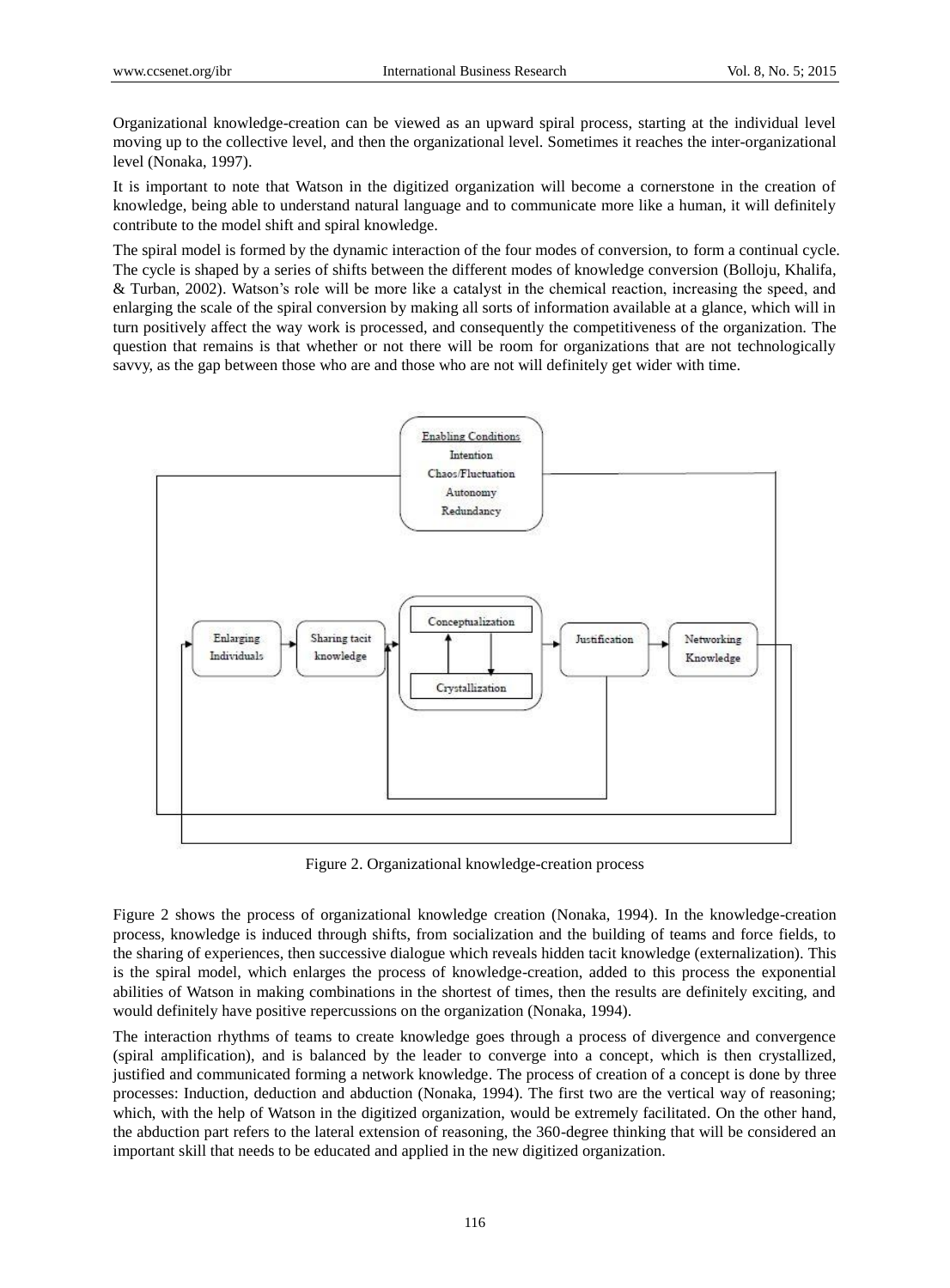#### **6. The Future Organization**

Following the literature reviewed, the authors believe that, with the introduction of Watson the supercomputer, the leader/manager will spend more than 50% of his/her time not just improving employees, but provoking, disrupting and shaking preconceived ideas to bring out the best within the subordinates. As Sharara (1997) explains, to think the impossible and relate the inconceivable.

In the new digitized organization, machines will definitely displace employees, advocators and the opposing parties of the technologies agree that new skills will need to be mastered by the employees in order to fit in the new setting. A few selected employees will be hired in this digitized organization as the "guiding nucleus" towards its success. These selected few will need to be mentally fit in order to practice the 360-degree of thinking that is the wild lateral thinking process that transcends the human experience. They can become mentally fit by following the 7.5 habits of effective thinking previously highlighted.

The knowledge-creation process together with the advanced Watson technology will cause an exponential enlargement of the scale of the spiral conversion, and increasing the speed by making all sorts of information available at a glance. The question that will still remain is whether this would alienate and marginalize organizations that are not digitized.

Watson the supercomputer which has the capability of manipulating large data sets using a variety of analytical and display tools, will definitely need a different organizational fabric than the usual one to incorporate such changes. Two internal environmental organizational factors will need to be revisited; the thinking unit within the organization and the organizational structure that houses it.

The framework for managing knowledge and knowledge workers is through a new thinking unit that will guide the digitized organization to success, which is the TRIAD (Sharara, 1997). The thinking unit will no longer be the individual, but rather a trio of comprehensive knowledge sources: Creative thinking, lateral thinking and real-time information technology. The new technology will hijack human thinking, analytical thinking and some pseudo-creative thinking, especially with Watson that understands human language, and even picks up potty words.

Knowledge management is not only about the creation of knowledge, and the different tools and support systems that facilitate this process, but also about how the knowledge flow is organized, and communities of practice are established (Le Blanc & Bouillon, 2012). The proposed organizational structure is a prototype design of a knowledge creating organization adapted from Nonaka (1994) as shown in Figure 3. It is a hypertext organization, which is a concept borrowed from computer science that links concepts and allows for the viewing of problems from different perspectives (Jacques, 1979). It is multilayered, having a knowledge base, business system and a project team. Layer 1 will be Watson's specialty, incorporating tacit and explicit knowledge. Layer 2 is the regular routine operation of the business system. The top layer is self-organizing teams of the "guiding nucleus", which are loosely linked to each other, and share the corporate vision. The idea is that the hypertext organization is play-dough like; it takes different forms according to the perspective from which it is seen. The structure reflects a mechano-organismic system, where information traverses across the three layers in a dynamic living cycle of knowledge. Teams are involved in creating knowledge, fluidly interacting with other project teams. Once a team finishes its task, it moves down to the knowledge base to store the information. They then move to routine operations in the business layer until they are assigned another project.

The ability to shift easily in-between the three layers is key to the success of the organization in the digitized era, since the guiding nucleus of employees are a few selected people, who are multi-skilled, and who are constantly creating knowledge with the aid of the supercomputer, tapping into their lateral thinking.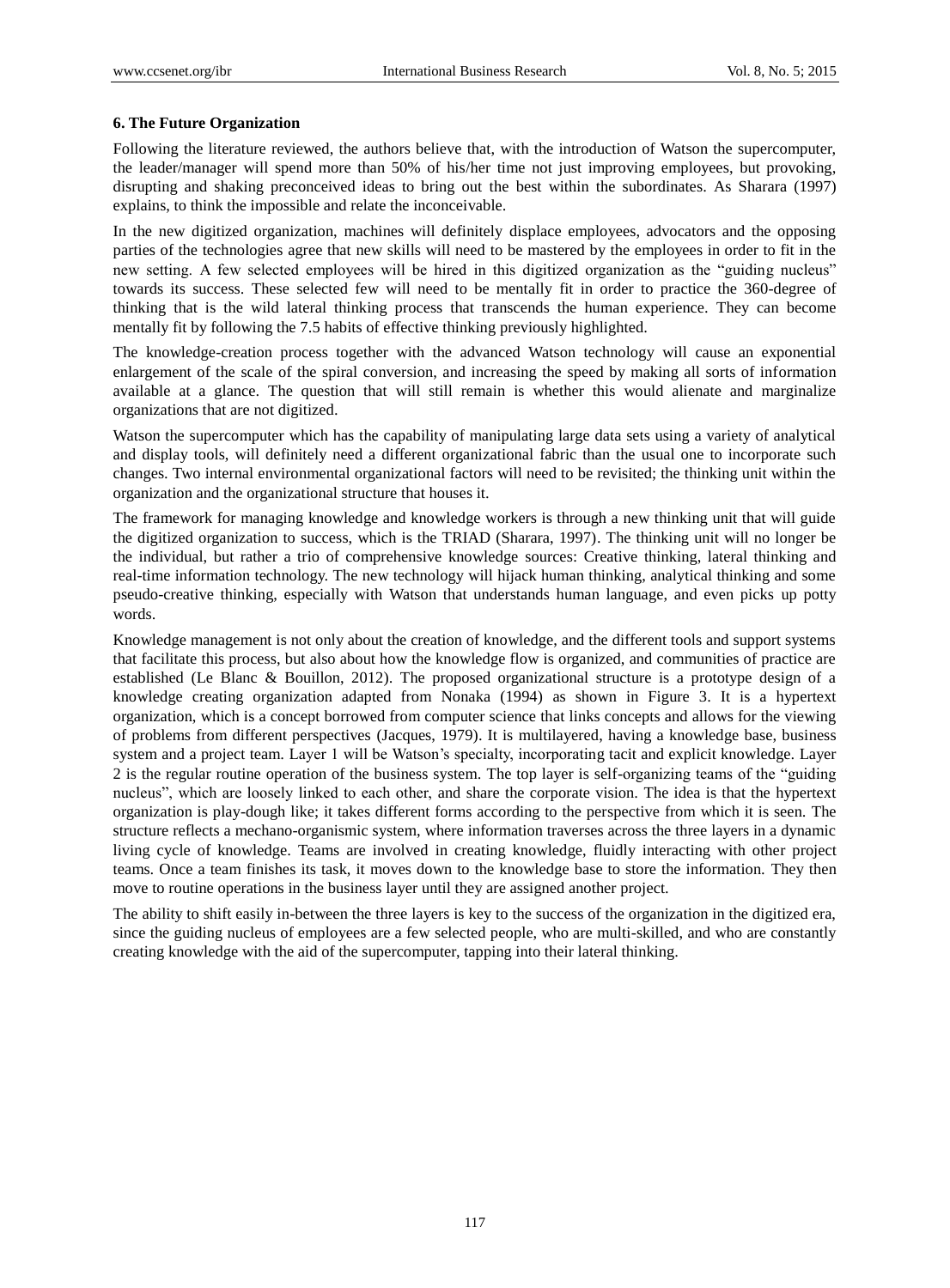

Figure 3. Prototype of the organizational design of the digitized organization

The manager/leader in this organization manages chaos, since creativity and routine do not go together. He/She directs chaos into useful knowledge, by giving teams a conceptual framework to work with, and that which is aligned with their experience. The organization is on a continuous mission to evolve, and reproduce synergistic knowledge with the help of cutting edge technology, where the combined effect is greater than the sum of the parts.

In conclusion, emerging technologies are transcending in organizations and imposing challenges in the management and business field. The new technology requires change in organizational culture, nature of jobs, skills and capabilities and others. Decision makers and strategic management practitioners must pay attention to the future digitized organization if they seek sustainability and creation a competitive edge.

## **References**

Abeles, T. (2012). After Watson. *On the Horizon, 20*(1), 3-6. http://dx.doi.org/10.1108/10748121211202017

- Adair, J. (2007). *The art of creative thinking: How to be innovative and develop great ideas.* London: Kogan Page Limited.
- Bailey, S., & Black, O. (2012). *The mind gym.* London: Little Brown Book Group.
- Bolloju, N., Khalifa, M., & Turban, E. (2002). Integrating knowledge management into enterprise environments for the next generation decision support. *Decision Support Systems, 33*, 163-176. http://dx.doi.org/10.1016/S0167-9236(01)00142-7
- De Bono, E. (1990). *Lateral thinking: A textbook of creativity.* London: Penguin Books.
- Gates, B. (1999). *Business @ the speed of thought.* London: Penguin Books.
- Hall, H. (2005). *Knowledge management in times of change: Tacit and explicit knowledge transfers.* Doctoral Dissertation, University Of North Texas, Texas, USA.
- Jacques, E. (1979). Taking time seriously in evaluating jobs. *Harvard Business Review,* September-October, 124-132.
- Le Blanc, B., & Bouillon, J. (2012). Organizational devices for knowledge management. *VINE, 42*(3/4), 382-395. http://dx.doi.org/10.1108/03055721211267503
- Maier, R. (2007). *Knowledge management systems.* New York: Springer.
- Nemati, H., Steiger, D., Iyer, L., & Herschel, L. (2002). Knowledge warehouse: An architectural integration of knowledge management, decision support, artificial intelligence and data warehousing. *Decision Support*